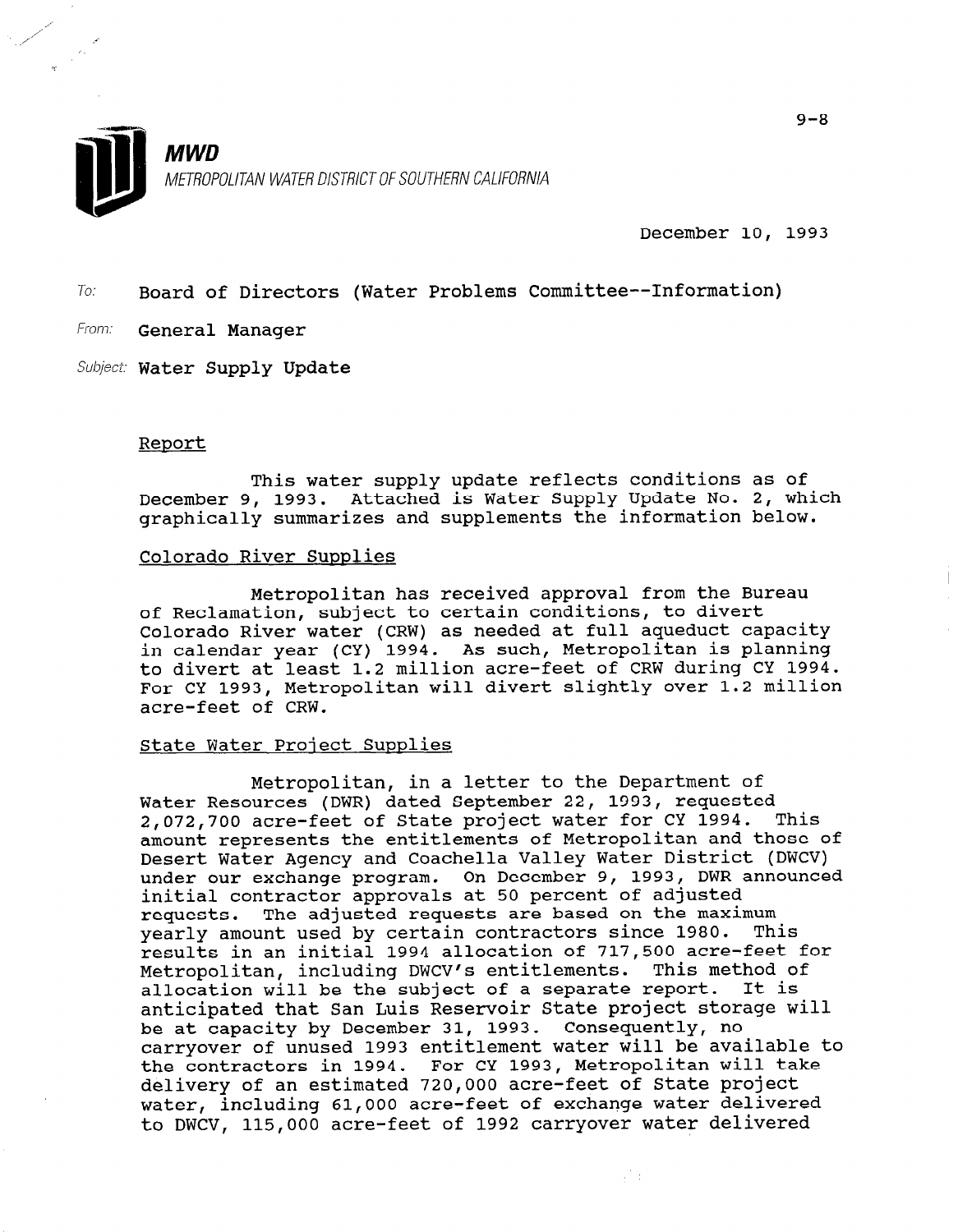to Metropolitan, and 50,000 acre-feet of 1992 carryover water delivered under agreement with the Semitropic Water Storage District, a State project contractor in Kern County.

Precipitation for the Northern Sierra eight-station index through December 6, 1993 was 5.5 inches or 48 percent of average for the season-to-date total. Snowpack water content in the State project watershed was at 28 percent of average. As of December 8, 1993, the storage in Lake Oroville was 2,584,OOO acre-feet. Total storage in San Luis Reservoir was 1,757,OOO acre-feet, with the State portion at 942,000 acre-feet.

# 1994 Water Supply Balance

The attached table summarizes the current water supply balance for CY 1994. The projected demands are based on adjusted information received from our member agencies. Currently, there is a potential 68,000 acre-foot shortfall in supplies estimated to be available to Metropolitan in 1994.

#### Board Committee Assignments

This letter is an information item to the Water Problems Committee because of its authority with regard to policies, sources, and means of importing water required by the District; and policies regarding water conservation, reclamation, reuse, and underground storage of water and the use thereof, pursuant to Administrative Code, Section 2481 (a) and (i).

Recommendation

For information only.

AIB:eim .<br>mwaka 60

Attachments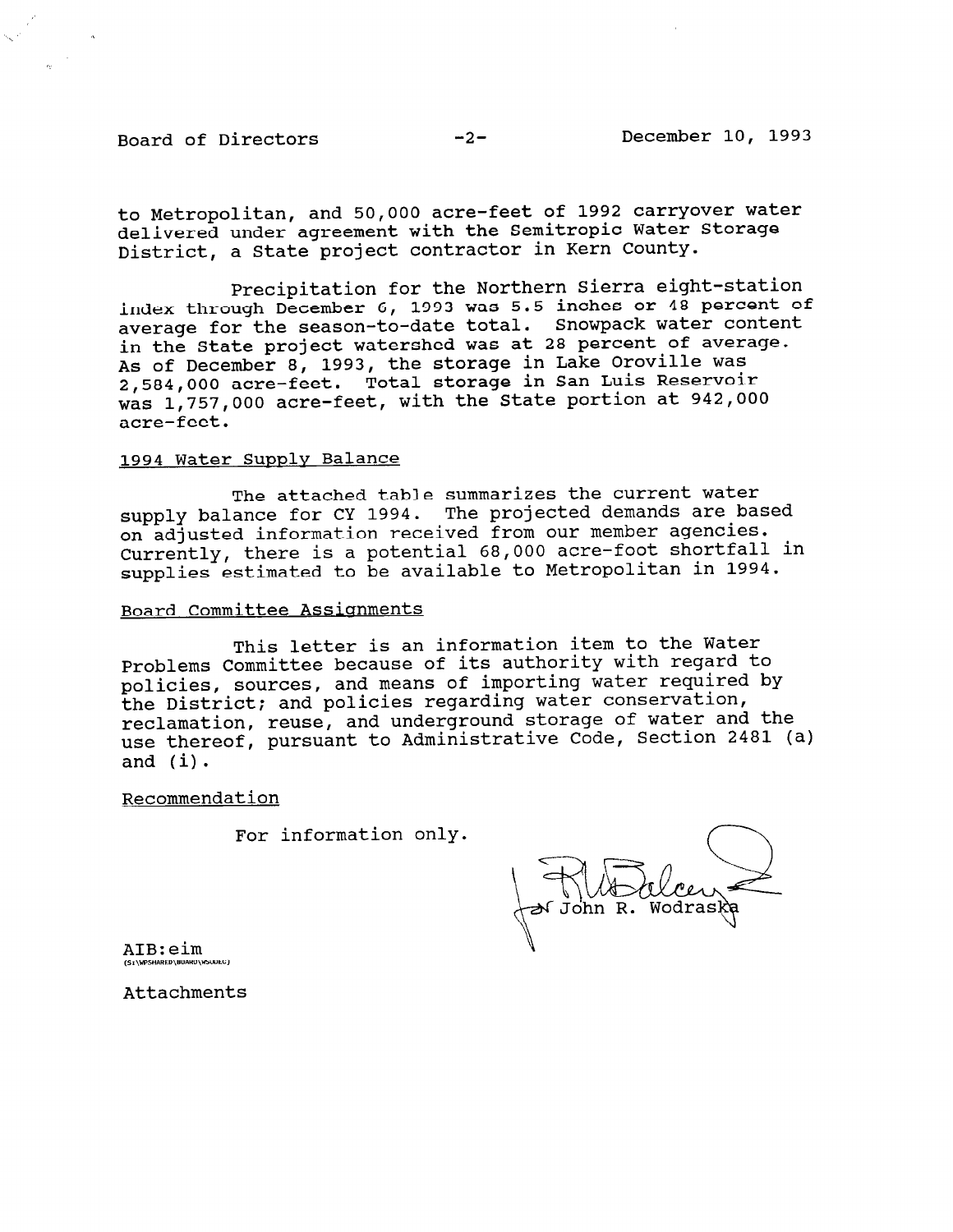# **MWD** METROPOLITAN WATER DISTRICT OF SOUTHERN CALIFORNIA

WATER SUPPLY UPDATE

PUBLISHED BY THE OPERATIONS DIVISION

# SUMMARY

MWD's water supply for CY 1994 is projected to be at least 1.92 million acre-feet (MAF). The Bureau of Reclamation has approved Metropolitan's full request for Colorado River water, and Metropolitan plans to use at least 1.2 MAF. Initial approval for State project supplies amount to 717,500 AF. The State allocation may change later in the season depending upon precipitation conditions in the SWP watersheds. Member Agency demands are anticipated to be 1.8 MAF for CY 1993, and range between 1.8 and 2.3 MAF for CY- 1994. Thus far this winter, no significant storms have occurred in either the State project watersheds or the Colorado River Basin. We remain at Stage I of the Incremental Interruption and Conservation Plan (IICP), which calls for 10 percent voluntary conservation.

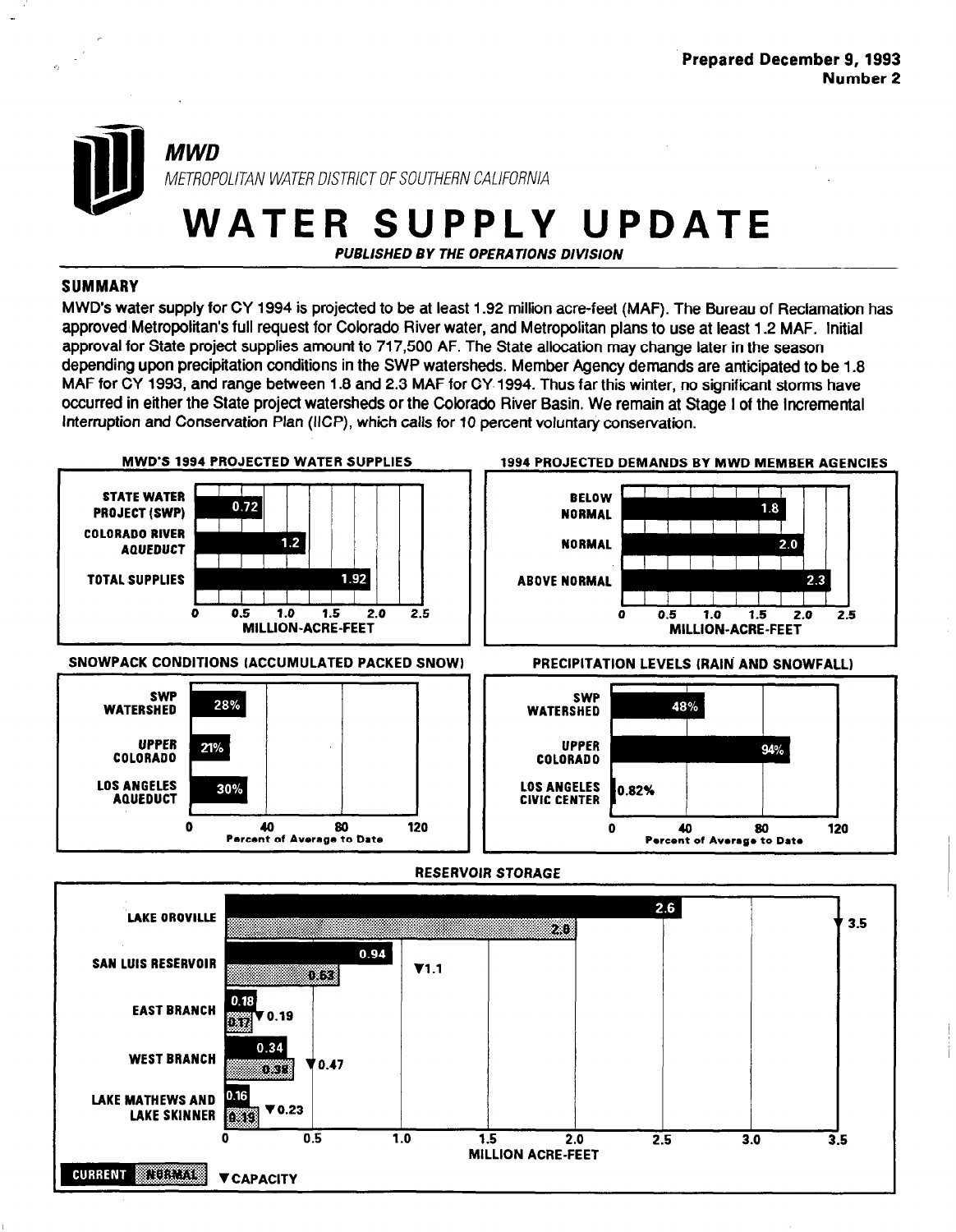# CY 1994 WATER SUPPLY AND BALANCE

CY 1994 Supplv

 $\frac{d}{dt}$   $\frac{d}{dt}$ 

| Colorado River Aqueduct<br>State Water Project<br><b>System Losses</b> | 1,200,000 AF<br>717,000 AF<br>$-36,000$ AF |
|------------------------------------------------------------------------|--------------------------------------------|
| Total Supply                                                           | 1,881,000 AF                               |
| CY 1994 Demand                                                         |                                            |
| Projected Use $(1)$ $(2)$                                              | 1,949,000 AF                               |
| Projected 1994 shortage                                                | 68,000 AF                                  |

Notes :

- (1) -- Stage I of IICP effective January 1 to bedge i of the existence candary from conservation.
- (2)  $-$  Projections based on adjusted estimat If operating and the member agencies and included that include the member agencies and include 61,200 acre-feet of delivery to DWCV.